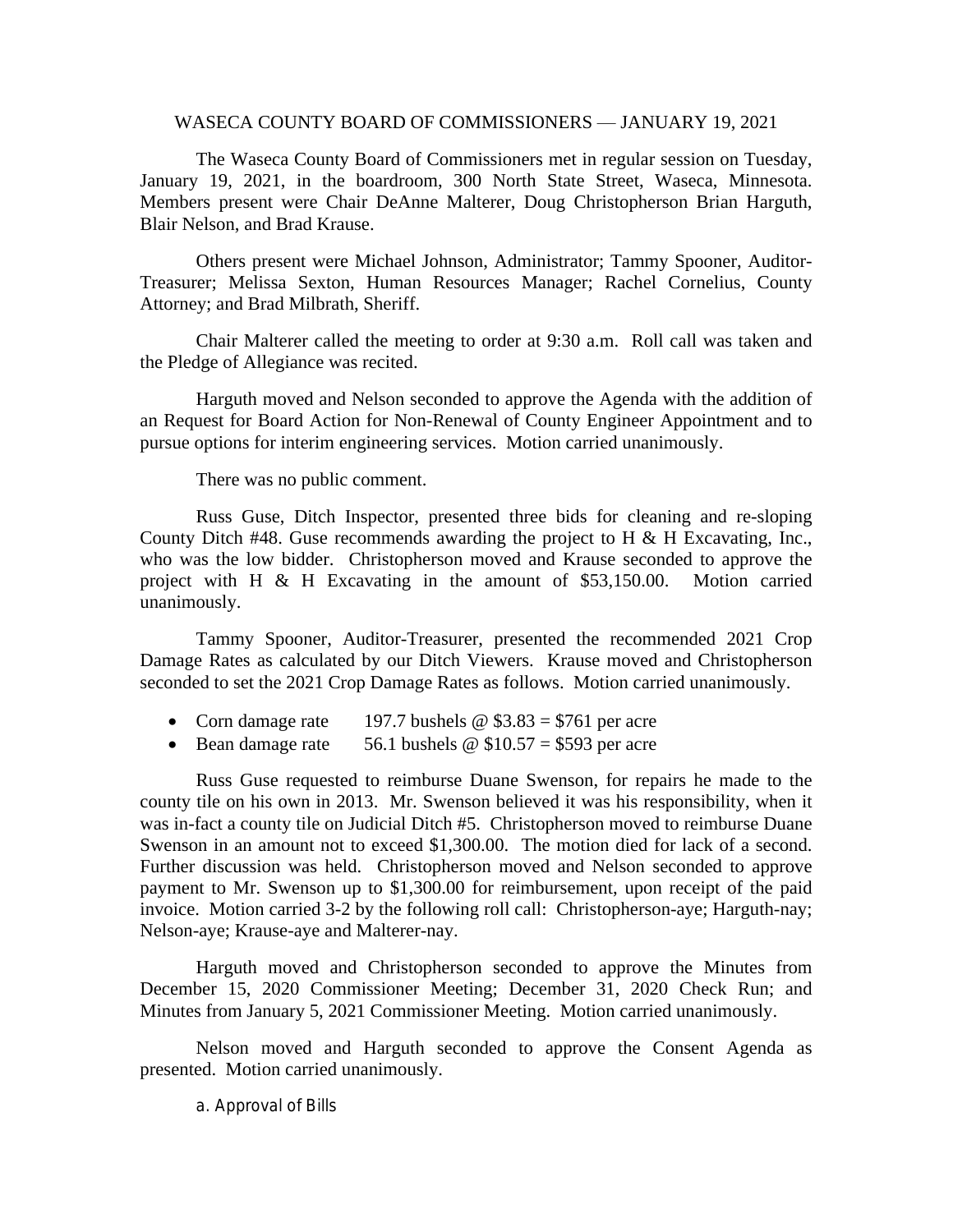b. Recorder's Compliance Report

c. Veterans Services Transfer of \$2,790.00 from Fund 01.121.6905 to 01.2824 Assigned Fund

d. Approval of Coles Paper Invoices in the amount of \$1,223.38 to be paid from 2020 Cares Fund

Michael Johnson, Administrator, presented correspondence from Deloris Boerigter, Touch of Country Class. Ms. Boerigter is requesting an extension to April 1, 2021 to comply with requirements of her Conditional Use Permit. Harguth moved and Nelson seconded to approve the extension with a request for a detailed report of progress. Motion carried unanimously.

Michael Johnson, Administrator, requested to approve final payment of \$239,132.15 to Blue Scope for the Solid Waste & Recycling Facility reconstruction project. Harguth moved and Krause seconded to approve the payment to Blue Scope in the amount of \$239,132.15. Motion carried unanimously.

Michael Johnson, Administrator, requested to set a bid opening for February 23, 2021 for Contract #81211 for bituminous materials for annual seal coating work. Nelson moved and Christopherson seconded to set the bid opening for February 23, 2021 at 1:00 p.m. Motion carried unanimously.

Michael Johnson, Administrator, requested to set a bid opening for February 23, 2021 Contract #81212 bituminous pavement work for the Snake Trail project (CSAH 22). Krause moved and Christopherson seconded to set the bid opening for February 23, 2021 at 1:00 p.m. Motion carried unanimously.

Michael Johnson, Administrator, requested adoption of Resolution 2021-4 for Non-Renewal of Appointment of County Engineer. Harguth moved and Nelson seconded to adopt Resolution 2021-4. Motion carried unanimously.

## **RESOLUTION # 2021-4**

**WHEREAS,** Nathan Richman is the County Highway Engineer of Waseca County serving an appointed term of office expiring May 30, 2021; and

**BE IT RESOLVED,** by the Waseca County Board of Commissioners that Nathan Richman's current appointment as County Highway Engineer for Waseca County will not be renewed after it expires on May 30, 2021.

Christopherson moved and Krause seconded to provide notice by publication of non-renewal of County Engineer. Motion carried unanimously.

Michael Johnson provided an administrative update regarding solar gardens, facilities, vaccine status and various management activities.

Human Resources announcements were shared.

Commissioner Reports were shared.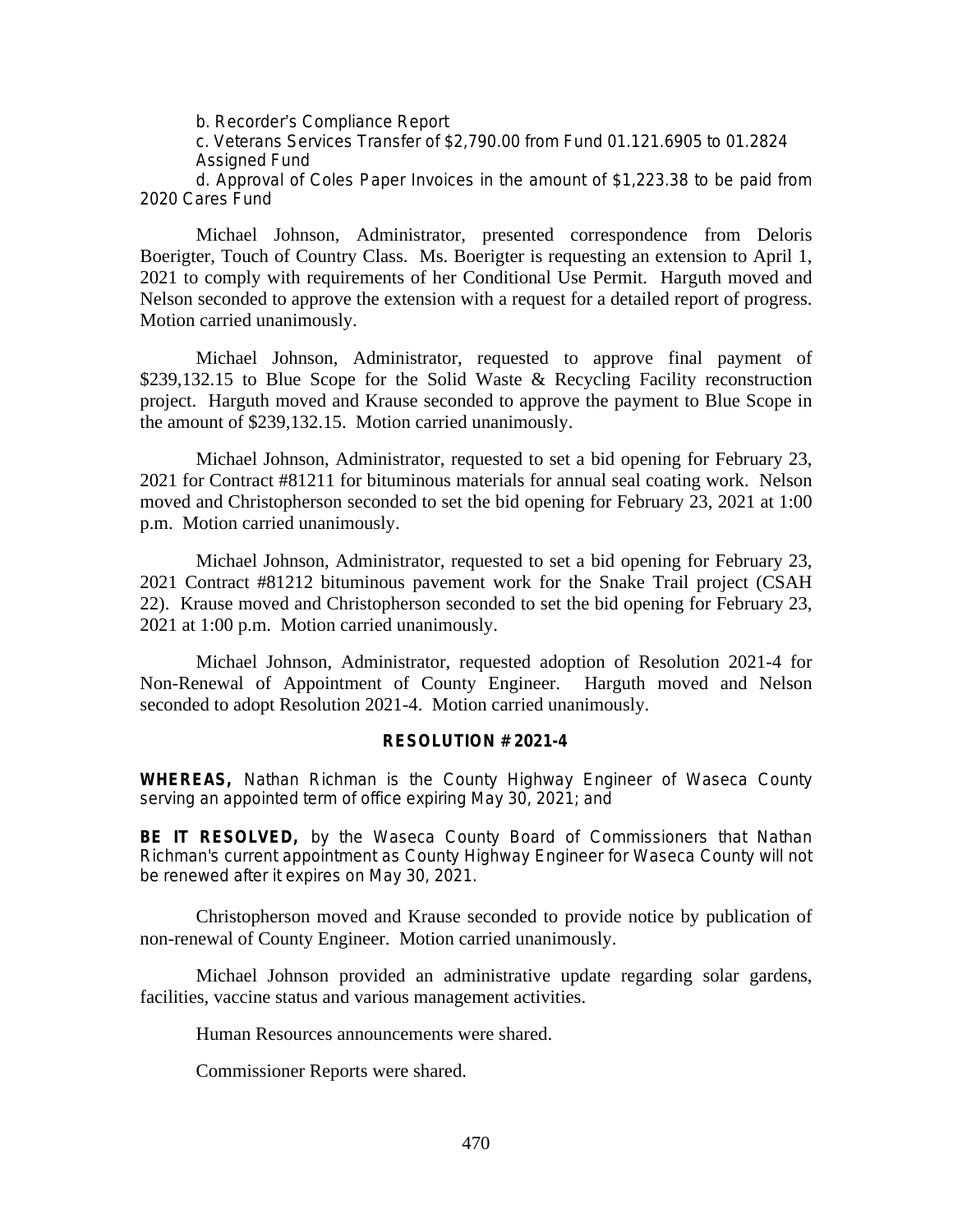Having no further county board business, Krause moved and Harguth seconded the motion to adjourn the meeting. Motion carried unanimously and meeting adjourned at 11:06 a.m.

> DeAnne Malterer, Chairperson Waseca County Board of Commissioners

\_\_\_\_\_\_\_\_\_\_\_\_\_\_\_\_\_\_\_\_\_\_\_\_\_\_\_\_\_\_\_\_

ATTEST:

Tamara J. Spooner, Clerk Waseca County Auditor/Treasurer

\_\_\_\_\_\_\_\_\_\_\_\_\_\_\_\_\_\_\_\_\_\_\_\_\_\_\_\_\_

The following bills were audited and allowed:

| ADVANCED CORRECTIONAL HEALTHCARE INC      | 3,470.77 |
|-------------------------------------------|----------|
| <b>AMAZON CAPITAL SERVICES</b>            | 1,840.89 |
| ANCOM COMMUNICATIONS INC                  | 116.00   |
| APH STORES, INC.                          | 405.42   |
| AUTOMATED LOGIC CONTRACTING SERVICES INC  | 860.00   |
| <b>BAKER TILLY VIRCHOW KRAUSE LLP</b>     | 375.00   |
| <b>BLAIR NELSON</b>                       | 34.50    |
| <b>BLUE EARTH CO</b>                      | 1,622.02 |
| <b>BOCKS SERVICE INC</b>                  | 352.00   |
| BRITTON PLUMBING & HEATING LLC            | 552.71   |
| <b>BUDACH IMPLEMENT INC</b>               | 15.81    |
| <b>C&amp;D OIL SERVICES OF WASECA LLC</b> | 100.00   |
| <b>CDW GOVERNMENT INC</b>                 | 166.47   |
| <b>CHRISTENSEN TIRE &amp; AUTO REPAIR</b> | 2,152.41 |
| <b>CIT INC</b>                            | 1,788.00 |
| <b>COLE PAPERS INC</b>                    | 30.00    |
| <b>COMMUNITY COMPLIANCE MONITORING</b>    | 186.00   |
| CONNORS PLUMBING & HTG INC                | 485.00   |
| CONSOLIDATED COMMUNICATIONS OF MN CO      | 1,850.44 |
| <b>DEML FORD INC</b>                      | 1,684.89 |
| DENNISON TECHNOLOGY GROUP                 | 50.00    |
| DRIESSEN WATER INC                        | 55.00    |
| <b>DWIGHT E THOMPSON</b>                  | 535.00   |
| <b>EXPRESS CARE INC</b>                   | 185.97   |
| <b>FASTENAL CO</b>                        | 74.05    |
| FIRST NATIONAL BANK OMAHA 7265            | 548.26   |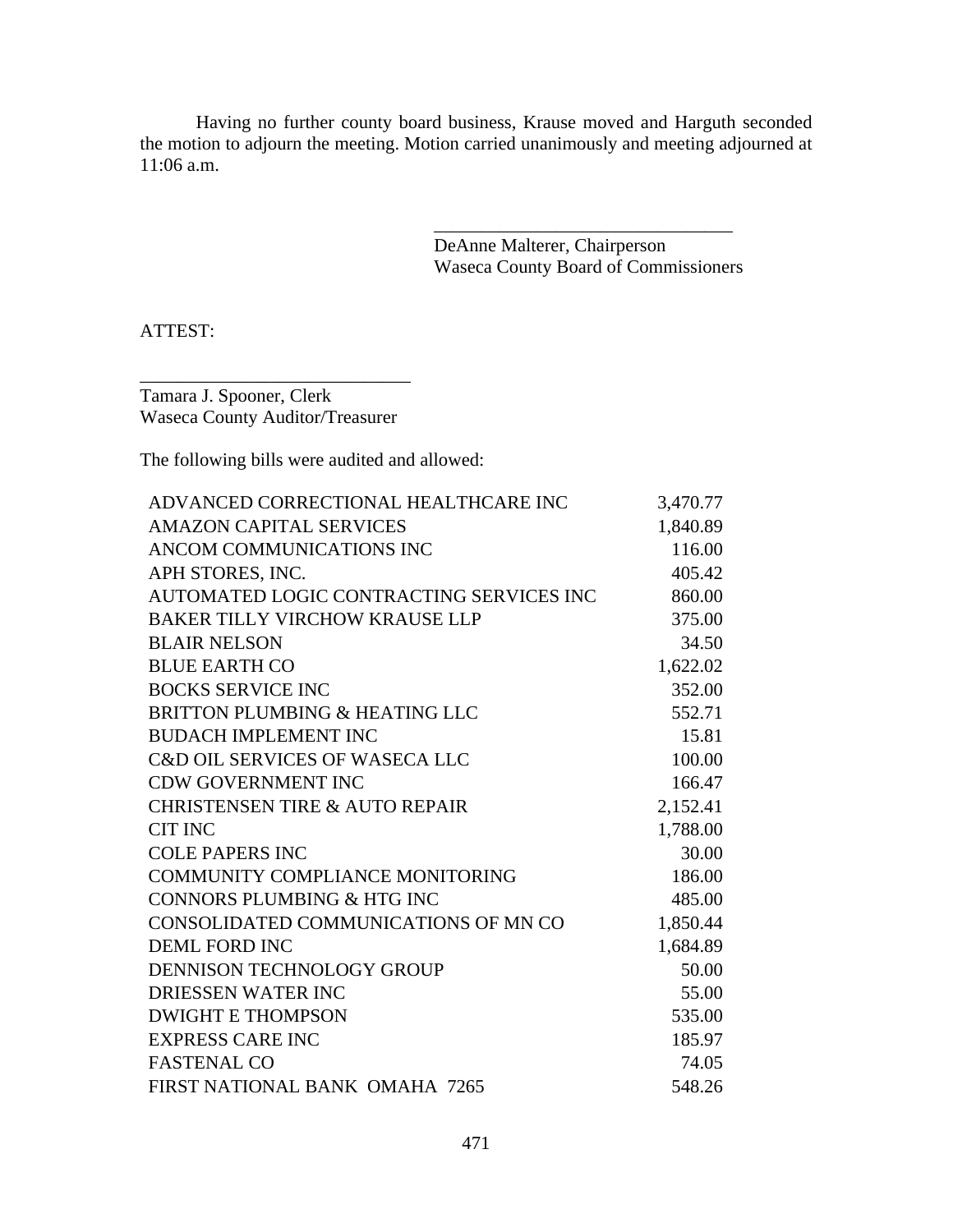| <b>FIRST NATIONAL BANK 5529</b>         | 82.64    |
|-----------------------------------------|----------|
| FIRST NATIONAL BANK OMAHA 9296          | 1,334.15 |
| FIRST NATIONAL BANK OMAHA 2173          | 490.00   |
| FIRST NATIONAL BANK OMAHA 2905          | 252.00   |
| FIRST NATIONAL BANK OMAHA 3150          | 845.66   |
| FIRST NATIONAL BANK OMAHA 3979          | 225.00   |
| FIRST NATIONAL BANK OMAHA 4404          | 395.00   |
| FIRST NATIONAL BANK OMAHA 4986          | 374.74   |
| FIRST NATIONAL BANK OMAHA 5348          | 145.72   |
| FIRST NATIONAL BANK OMAHA 5640          | 309.45   |
| FIRST NATIONAL BANK OMAHA 6742          | 17.55    |
| FIRST NATIONAL BANK OMAHA 6755          | 27.93    |
| FIRST NATIONAL BANK OMAHA 8006          | 53.11    |
| FIRST NATIONAL BANK OMAHA 8263          | 1,204.13 |
| FIRST NATIONAL BANK OMAHA 8264          | 908.47   |
| FIRST STATE TIRE RECYCLING              | 6,325.81 |
| <b>FLEET PRIDE</b>                      | 444.32   |
| GBERBA (GREATER BLUE EARTH BASIN ALLIA) | 4,973.00 |
| <b>H&amp;L MESABI INC</b>               | 3,367.17 |
| HAMMER & STAIN OF SO MN                 | 888.00   |
| HEARTSMART.COM                          | 4,020.00 |
| <b>INNOVATIVE OFFICE SOLUTIONS LLC</b>  | 408.87   |
| <b>INTERSTATE POWER SYSTEMS, INC</b>    | 440.00   |
| <b>JANESVILLE HARDWARE LLC</b>          | 94.48    |
| <b>JANESVILLE TILE SUPPLY</b>           | 293.20   |
| <b>JOEL D EATON</b>                     | 380.00   |
| <b>LAMPERT YARDS INC</b>                | 29.72    |
| <b>LESUEUR CO TREASURER</b>             | 167.75   |
| <b>LINDA LARES</b>                      | 100.00   |
| LITTLE FALLS MACHINE INC                | 2,084.22 |
| <b>LOFFLER</b>                          | 189.43   |
| MACPZA (MN ASSOC OF CO P&Z ADMIN)       | 250.00   |
| <b>MATTHEW JIRELE</b>                   | 17.48    |
| <b>MAVERICK DRONE SYSTEMS LLC</b>       | 15.00    |
| MEI TOTAL ELEVATOR SOLUTIONS            | 391.40   |
| <b>MESSICK LAW PLLC</b>                 | 720.00   |
| MID STATES ORGANIZED CRIME INFO CENTER  | 150.00   |
| MIDWEST MONITORING & SURVEILLANCE       | 200.75   |
| MIDWEST MOTOR SUPPLY CO INC             | 1,045.54 |
| MN BUREAU OF CRIMINAL APPREHENSION      | 390.00   |
| MN DEPUTY REGISTRARS ASSOC              | 330.00   |
| <b>MN SHERIFFS ASSOC</b>                | 7,447.48 |
| NAPA AUTO PARTS MPEC                    | 153.92   |